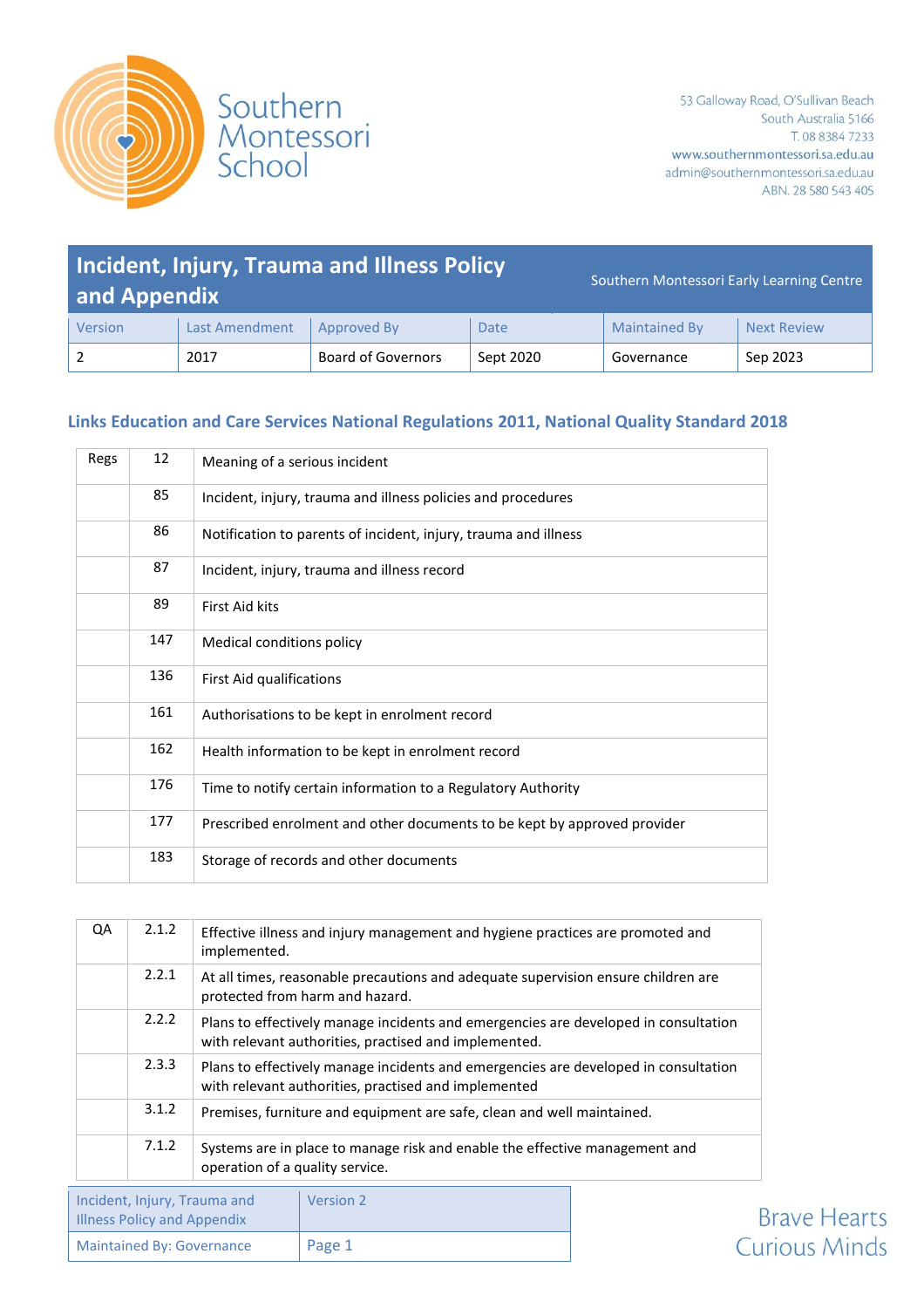## **Policy Statement**

The Centre recognises the importance of competent First Aid knowledge in the management of injuries and illness, especially among young children. The staff are qualified in First Aid and CPR, and trained to deal with asthma and anaphylaxis. Information about children's known medical conditions is readily accessible, as is any medication required to manage those conditions. The Centre is committed to providing a safe and supportive environment in which all children, including those with known medical conditions, can participate in all activities, as far as practicable.

In the event of a serious injury or death of a child this policy is intended to: encourage staff to respond in a calm, professional and planned manner which prioritises the needs and dignity of the child and the family; minimise possible distress to other children, staff and bystanders; ensure all relevant people and authorities are advised in a timely manner and in accordance with the law; and, ensure all required documentation is completed and stored confidentially.

#### **Strategies and Practices**

- On enrolment parent/carer will be asked to complete a Preschool Student Needs Profile detailing any medical/ health issues, such as allergies, asthma, diabetes, epilepsy.
- On enrolment parent/carer will be asked to provide a Medical Management Plan from the child's doctor for any known medical conditions.
- The Centre maintains an up-to-date record of the First Aid and CPR status of all educators, together with their anaphylaxis and asthma management training, in its Staff Folder. All educators are required to have completed and have up to date qualifications in First Aid, emergency asthma and anaphylaxis management. The required number of educators with these qualifications working with children meets regulatory requirements at all times, including on excursions.
- New and relief educators will be given information about children's medical needs during the induction process.
- A First Aid cupboard is located in the room so that educators can readily access it in an emergency. It is clearly labelled, and kept out of the reach of children. A portable First Aid kit is available for excursions. The Centre maintains a First Aid – List of Items as recommended by an approved First Aid training provider. The contents of all First Aid kits are cleaned, expiry dates checked, and replenished at least once per term. The list is initialed and dated each time the First Aid contents are checked.
- CPR posters from recognised authorities are displayed in the kitchen and office area.
- Emergency telephone numbers are displayed by both telephones.
- The Centre maintains records of the name, address and telephone number of each child's parents, persons authorised by the parents to consent to medical treatment or ambulance transportation for the child, and the family doctor. Records are reviewed annually and parents are required to inform the Centre of any changes to these contact details.
- The Centre maintains Medical Management Plans for children with identified medical conditions. Each child's plan and medication is stored in their own quickly and easily accessible first aid box. Plans are updated annually or sooner if a change occurs and are strictly adhered to in any emergency. Refer to the Centre's Medical Conditions Policy.
- With parental consent, photos of children with medical conditions are displayed so that they are easily viewed by educators, whilst in order to protect the child's privacy, they are not accessible to visitors or other families.
- Completed medication records are kept until the end of 3 years after the child's last attendance. Incident, injury, trauma and illness records are kept and stored securely until the child is 25 years old.
- In the event that medication has been administered to a child in an emergency without authorisation from the parent/carer, the parent/carer and emergency services will be notified as soon as practicable.
- In the event of a child displaying early symptoms of a childhood illness, the child will be separated from other children, First Aid administered as appropriate, the child made comfortable and their condition closely monitored. Parents will be notified and asked to collect their child as soon as possible to obtain medical attention.
- In the event of an injury to a child, educators are to follow the Centre's Injured Child Management Procedure. The educator is to complete an Incident, Injury, Illness and Trauma Record. Parents are informed and asked to sign the Record (as proof of disclosure of information).
- In the event of an incident with a child relating to that child's identified medical condition, that child's Medical Management Plan must be followed explicitly. An Incident, Injury, Illness and Trauma Record is to be completed and signed by the parents.
- If a child with known allergies or anaphylaxis is in attendance, every precaution will be taken to minimise the risk of exposure, including adapting cooking experiences, inspecting for insect nests and restricting food brought into the Centre.

| Incident, Injury, Trauma and<br><b>Illness Policy and Appendix</b> | <b>Version 2</b> |
|--------------------------------------------------------------------|------------------|
| <b>Maintained By: Governance</b>                                   | Page 2           |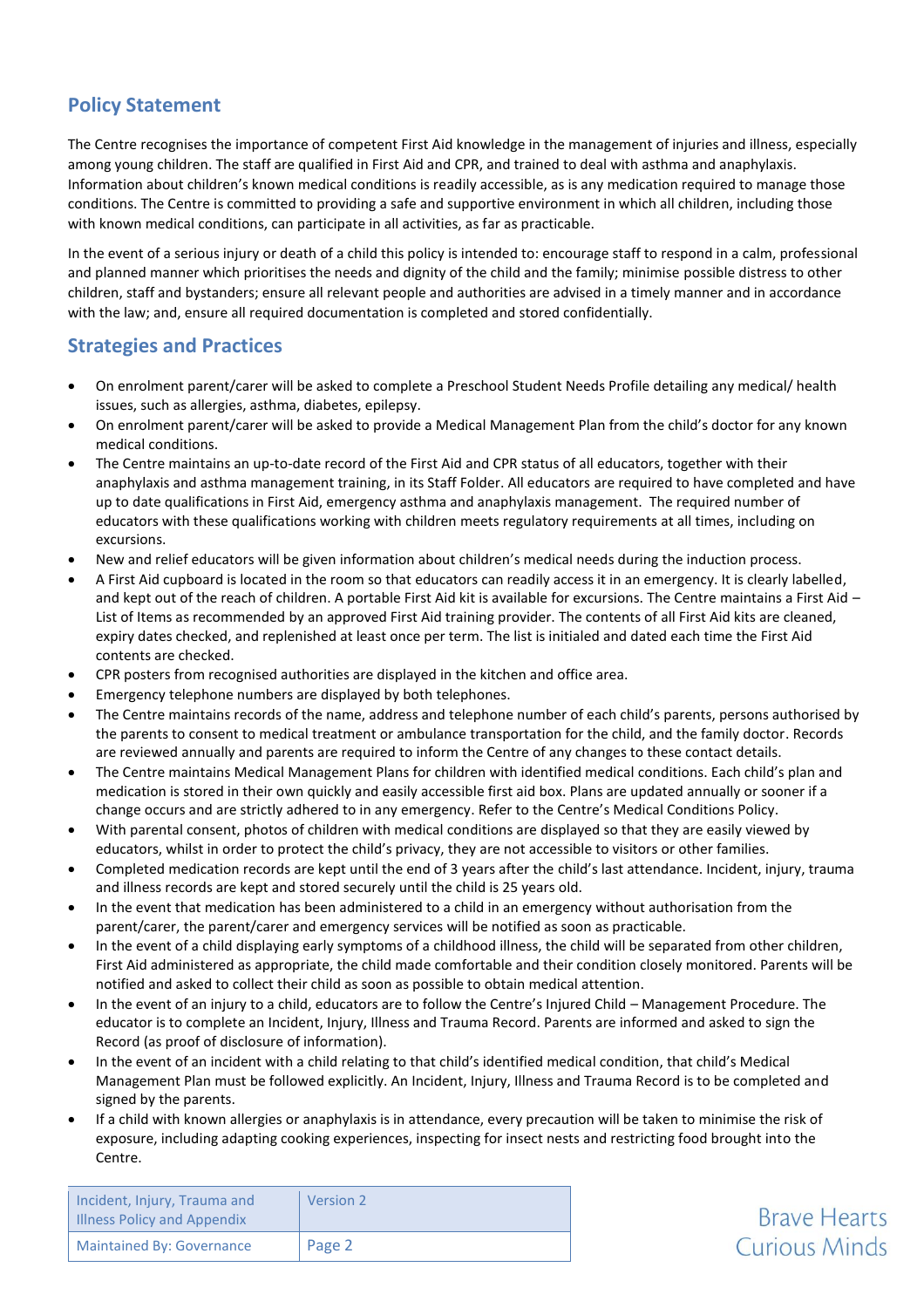Staff are to inform the Nominated Supervisor/Principal as soon as possible if they have an accident or are injured at work. The staff member will be asked to complete a staff incident report form for the Centre's records. If the staff member seeks medical advice, this information should be added to the records. The staff member is also required to notify the Principal of any application for Work Cover, and to keep the Principal informed of any progress.

## **In the Event of a Serious Incident**

A serious incident is defined as:

- The death of a child while being educated and cared for at the Centre.
- Any incident involving serious injury or trauma to a child while at the Centre which required urgent medical attention from a registered medical practitioner.
- Any serious illness which developed while at the Centre for which the child attended, or ought reasonably to have attended a hospital e.g. whooping cough, broken limb, anaphylaxis reaction.
- Any incident where the attendance of emergency services at the Centre was sought, or ought reasonably to have been sought.
- Any circumstance where a child being educated and cared for at the Centre appears to be missing or cannot be accounted for, or appears to have been taken, or removed from the premises in a manner that contravenes Delivery and Collection Policy and or is mistakenly locked in or locked out of the premises or any part of the premises.

# **Strategies and Practices**

In the event of a serious incident occurring such as child who is not breathing being found in the Centre:

- The educator finding the child will strictly follow the Non-Responsive Child/Person Procedure.
- The Nominated Supervisor/Principal/Administration Officer will call the parents of the child, calmly advise that the child has been taken to hospital by ambulance, and arrange to meet them at the hospital.
- The Nominated Supervisor/Principal or an educator delegated will accompany the child in the ambulance and remain with the child until the parent(s) arrive.
- Medical staff will advise parents of the child's condition. In the event of a death, educators may not give this information to parents because only a medical professional can pronounce a death.
- If the child has been transported via ambulance to hospital, the immediate Centre environment is not to be cleaned or otherwise disturbed until the Principal or Nominated Supervisor gives the clearance. The police and other relevant authorities may need to undertake a detailed investigation.
- The Principal will notify the Approved Provider of any death or serious injury. Either the Approved Provider, Principal or ELC Director will notify the Regulatory Authority as soon as practicable but within 24 hours of the serious incident and submit the Reporting of Serious Injury or Death Form.
- If death has been pronounced, the Principal will notify the police of a death in the Centre, and follow police instructions. The Principal will also notify Workplace Health and Safety, as well as the Centre's insurance company.
- The Approved Provider or, if delegated, the Principal are the only persons to comment on the incident. No other educator is to provide information about the incident to the family concerned, to other families, or to the media. In addition, no educator is to make public comment or admit liability for the incident.
- The Centre's Incident, Injury, Trauma and Illness Record will be completed as soon as practicable after the event. All staff directly involved will prepare and sign statements listing the sequence of events and actions taken. All documentation including copies of forms will be filed in accordance with the Centre's Privacy and Confidentiality Policy.
- In the event of a death at the Centre, the Centre will provide educators with immediate debriefing and counselling from a suitably qualified professional and offer support to families in every reasonable way.

## **Responsibilities of Parents**

- To ensure their own contact details and those of any persons authorised by the parents to consent to medical treatment or ambulance transportation details are accurate, complete and up-to-date.
- To advise the Centre of any existing medical conditions that apply to their child and to immediately inform the Centre of any changes to their child's Medical Management Plan.

**Brave Hearts** 

**Curious Minds** 

To supply any necessary medication and ensure it is within the expiry date.

| Incident, Injury, Trauma and<br><b>Illness Policy and Appendix</b> | Version 2 |
|--------------------------------------------------------------------|-----------|
| <b>Maintained By: Governance</b>                                   | Page 3    |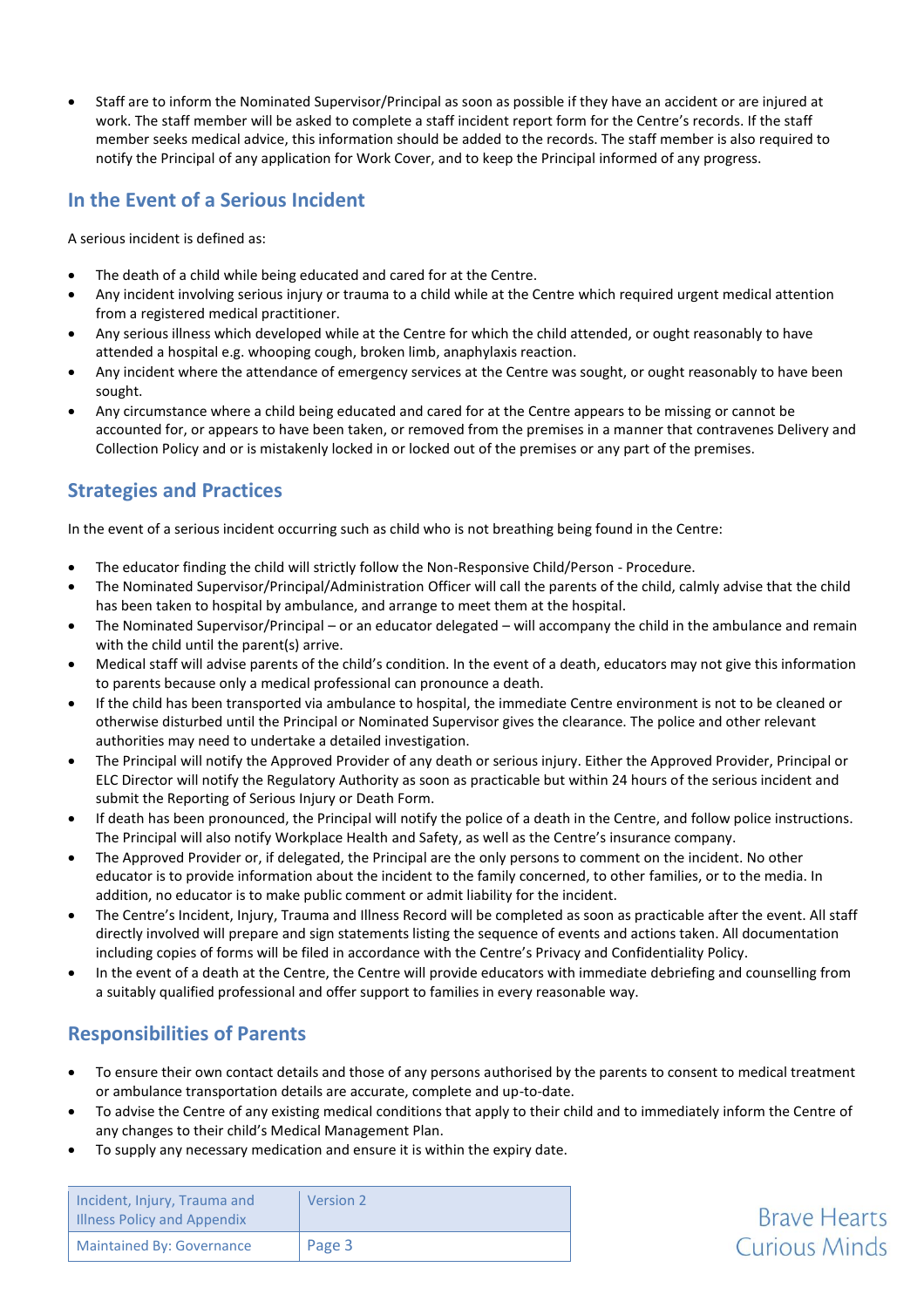# **Links to Other Policies**

- Enrolment and Orientation Policy
- **•** Excursion Policy
- Management of Infectious Diseases Policy
- Medical Conditions Policy
- Privacy and Confidentiality Policy

## **Sources, Further Reading and Useful Websites**

#### **Sources**

- Education and Care Services National Regulations 2011
- National Quality Standard 2018
- Early Years Learning Framework 2009
- SA Health Food Safety Program (2012). [http://www.sahealth.sa.gov.au/wps/wcm/connect/public+content/sa+health+internet/health+topics/health+conditions](http://www.sahealth.sa.gov.au/wps/wcm/connect/public+content/sa+health+internet/health+topics/health+conditions+prevention+and+treatment/food+safety) [+prevention+and+treatment/food+safety](http://www.sahealth.sa.gov.au/wps/wcm/connect/public+content/sa+health+internet/health+topics/health+conditions+prevention+and+treatment/food+safety) accessed 20 February 2017
- National Health and Medical Research Council. (2012). Staying healthy in child care: Preventing infectious diseases in child care. 5th Ed. accessed 20 February 2017 http://www.nhmrc.gov.au/\_files\_nhmrc/publications/attachments/ch55\_staying\_healthy\_childcare\_5th\_edition\_0.pdf

#### **Further reading**

St John. Factsheets[. http://stjohn.org.au/first-aid-facts accessed 21st August 2020](http://stjohn.org.au/first-aid-facts%20accessed%2021st%20August%202020)

#### **Useful websites**

- Women's and Children's Hospital. Adelaide www.wch.gov.au
- Department for Education and Child Development (DECD)– www.decd.sa.gov.au/
- Workplace Health and Safety South Australia https://www.safework.sa.gov.au/
- South Australian Work Cover Corporation [http://www.rtwsa.com](http://www.rtwsa.com/)

## **Policy Review**

The Centre encourages staff and parents to be actively involved in the annual review of each of its policies and procedures. In addition, the Centre will accommodate any new legislative changes as they occur and any issues identified as part the Centre's commitment to quality improvement. The Centre consults with relevant recognised authorities as part of the annual review to ensure the policy contents are consistent with current research and contemporary views on best practice.

| <b>Document History and Version Control Table</b> |               |                           |                               |  |
|---------------------------------------------------|---------------|---------------------------|-------------------------------|--|
| Version                                           | Date Approved | Approved By               | <b>Brief Description</b>      |  |
|                                                   | 2017          | <b>Board of Governors</b> | Creation of original document |  |
|                                                   | Sept 2020     | Board of Governors        | Review ratified at Board      |  |

| Incident, Injury, Trauma and<br><b>Illness Policy and Appendix</b> | Version 2 |
|--------------------------------------------------------------------|-----------|
| <b>Maintained By: Governance</b>                                   | Page 4    |